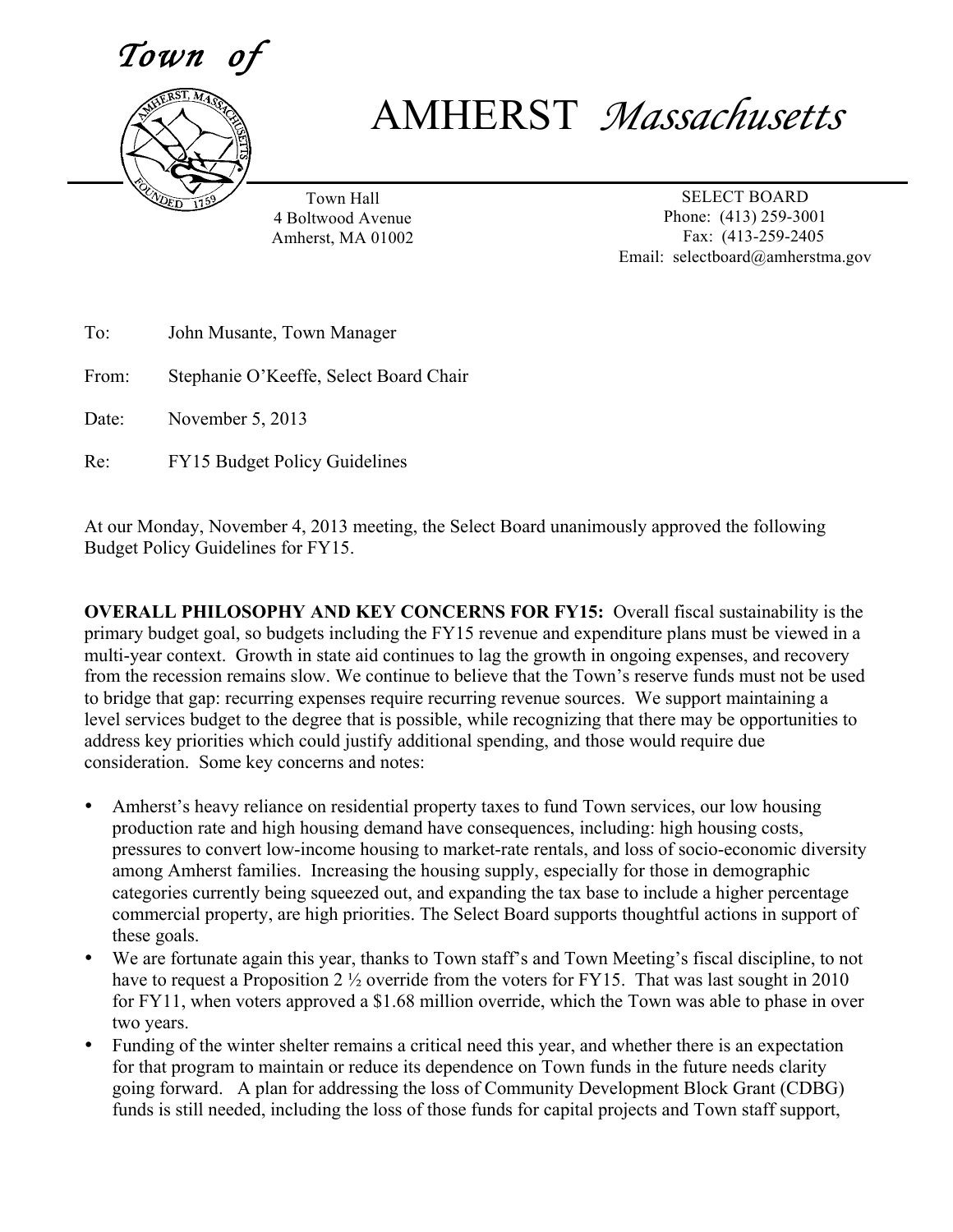and must include discussions of whether and how it is practical to continue providing support for local human service agencies without that grant.

- Finding ways to address concerns about adequate responsiveness to citizen inquiries and requests for Public Works services, and the timeliness of Public Works projects is being pursued on multiple fronts, and we include reference to that here in case it has broader budgetary effects for consideration.
- Revenue in excess of that necessary to support level services and any justified additional spending should be directed at increasing our investment in capital, decreasing our long-term retiree health care liability (known as Other Post-Employment Benefits, or OPEB), or shoring up our reserves.
- We consider intense evaluation of the current range of municipal services and their delivery methods to be critical for ensuring that we are spending every dollar wisely.
- Should circumstances and projections worsen, the Select Board requests a recommendation on prioritized cuts and restorations as necessary, with rationale for the prioritization.

**EXPENSE REDUCTION:** The Select Board continues to support appropriate regionalization and reorganization when such initiatives would reduce costs and realize efficiencies, and we would like to see real progress on the emergency dispatch regionalization effort in particular. We also continue to support reassigning services outside of the general fund where responsible, and with due consideration of the implications of funding loss, mindful of sections B-4 and B-8 of the Town's "Financial Management Policies & Objectives."\* We support green initiatives for their short- and long-term potential to reduce costs, and we appreciate that there will be benefits from predictable power costs provided by comprehensive solar project**/**s, should those come to fruition. We encourage the Town's continued success at expense reduction via "ordinary" means such as aggressive cost-comparison, reducing waste and seeking greater efficiency. We consider the negotiation of labor contracts that the Town can afford and sustain to be of highest priority, because salaries and benefits are such a significant portion of the budget.

**ECONOMIC DEVELOPMENT:** We recognize that our most reliable revenue source is property tax, and that growing our property tax base in net-positive ways is critical. We strongly support pursuing responsible and appropriate expansion of our commercial sector, which currently stands at 10.24%. We strongly support expansion of the tax base in accordance with the community's goals as expressed in the Master Plan. We strongly support solar power generation and other green initiatives as opportunities for economic development. It is important to clearly articulate to the Select Board and the wider community the cost-benefit analysis of such pursuits, as well as their consistency with the Master Plan.

**OTHER NEW REVENUE:** We continue to support the pursuit of new revenue through expanded arrangements with the University and Colleges. We believe the renewal of the Strategic Partnership Agreement with UMass provides an important opportunity to ensure that all relevant categories of costs incurred by the Town are included and updated. We encourage active pursuit of similar reimbursements with Amherst College and Hampshire College. We support regular evaluation of service fees for possible increase. We are optimistic that the fees to be collected as part of the new Rental Permitting Bylaw's implementation will be sufficient to cover the program's costs, and we encourage close attention to that to determine if adjustments are necessary to ensure adequate resources for this important initiative. We appreciate and encourage the Town's aggressive pursuit of grants to off-set costs and expand services. We also continue to support advocating for State legislation that improves local taxation options, increases aid to Amherst, or mitigates onerous mandated costs. We support strong local advocacy for the State-wide effort to increase funding for road work and transit